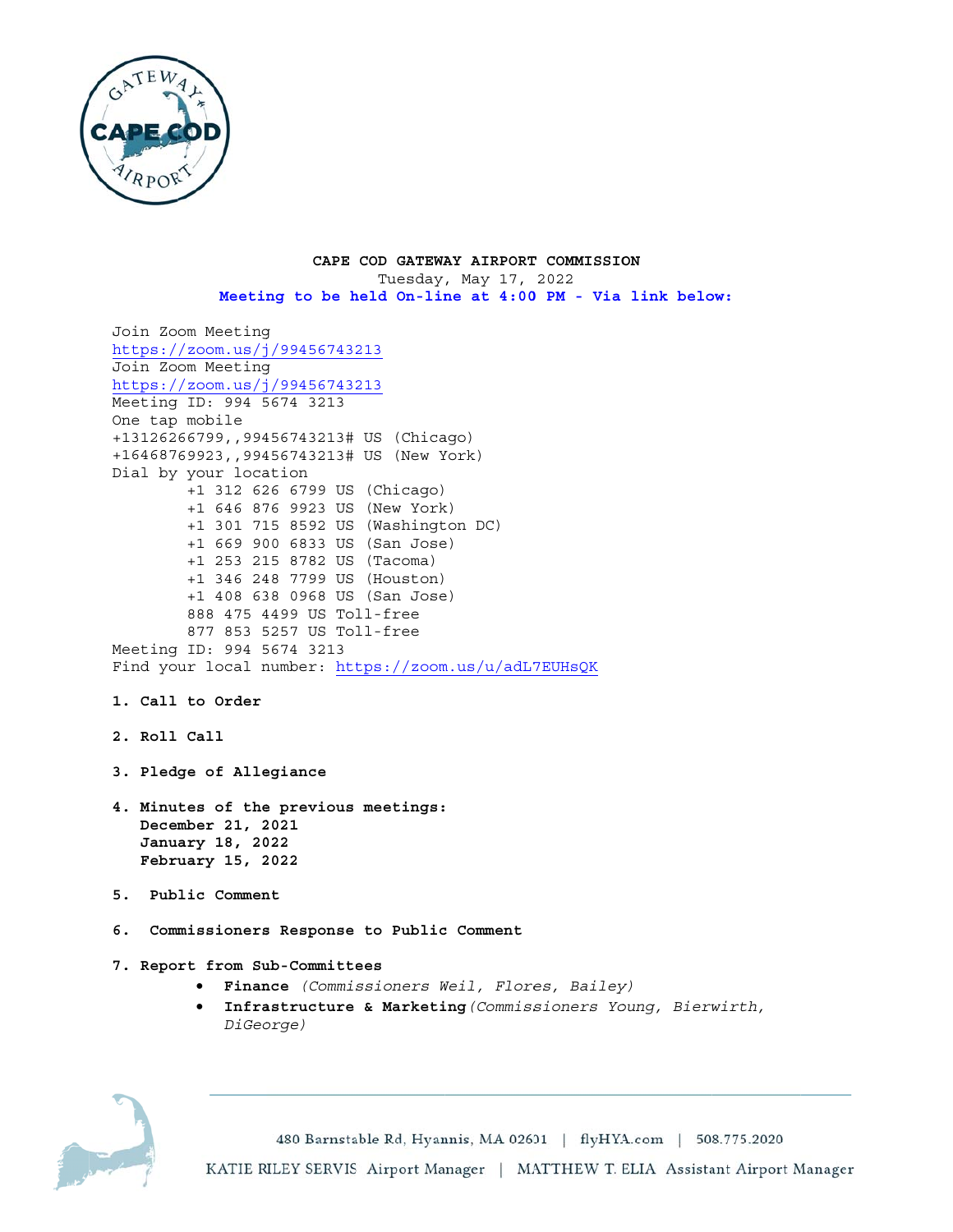## **8. OLD BUSINESS**

**COM0422-07 – Approval of an Amendment to the Lease by and between Cape Cod Gateway Airport and Ross-Rectrix HYA, LLC for Land Lease** 

# **9. NEW BUSINESS**

**COM0522-1 Approval of the Use of Airport Operating Reserves in the Amount of \$2,040,571.00(Two Million Forty Thousand Five Hundred Seventy-One Dollars and Zero Cents) to Fund the Excess Needed for the FY22 Airport Operations Building Modifications and T Hangar Project** 

**COM0522-2 Approval of Award and Contract for FY22 Airport Operations Building Modifications and T Hangar Project in the Amount of \$5,432,817.00 (Five Million Four Hundred Thirty-Two Thousand Eight Hundred Seventeen Dollars and Zero Cents) to TRAC Builders, Inc.** 

**COM0522-3 Approval of Award and Contract for FY22 Replace Runway 24 Engineered Materials Arresting System (EMAS) Project in the Amount of \$1,458,800.02 (One Million Four Hundred Fifty-Eight Thousand Eight Hundred Dollars and Zero Cents) to Lawrence Lynch Corporation** 

**COM0522-4 Approval of Award and Contract for FY22 Reconstruct Runway 6-24 Project at Cape Cod Gateway Airport in the Amount of \$16,971,435.00 (Sixteen Million Nine Hundred Seventy One Thousand Four Hundred Thirty Five Dollars and Zero Cents) to Lawrence Lynch Corporation** 

**COM0522-5 Approval of a Contract By and Between Cape Cod Gateway Airport and Griffin Avionics, LLC for Real property** 

**COM0522-6 Discuss Revisions to the Airport Business Plan for FY2023** 

**COM0522-7 Discuss Event Planning for FY2023** 

**COM0522-8 Annual Election of Airport Commission Officers** 

#### **10. Report of Special Committees**

- Noise Report (July, October, January, April)
- Yarmouth Representative Comments

## **Updates:**

- o June Meeting
	- o Airport Management would like to change the June meetings as follows:
		- **Finance Subcommittee Meeting June 21 @ 0830**
		- **Infrastructure Subcommittee Meeting June 21 @ 1030**
		- Airport Commission Meeting June 28 @ 4:00
- o Airport Master Plan Update COMPLETED 100%
- o Monthly Financial Review (Finance)
- o Monthly Business Plan Review (Infrastructure)
- o Upcoming June Finance Items:
	- o Burrell Aviation Lease
	- o Hyannis Hangar LLC (maintain for June meetings)
	- o On-call Planning
	- o On-Call Engineering

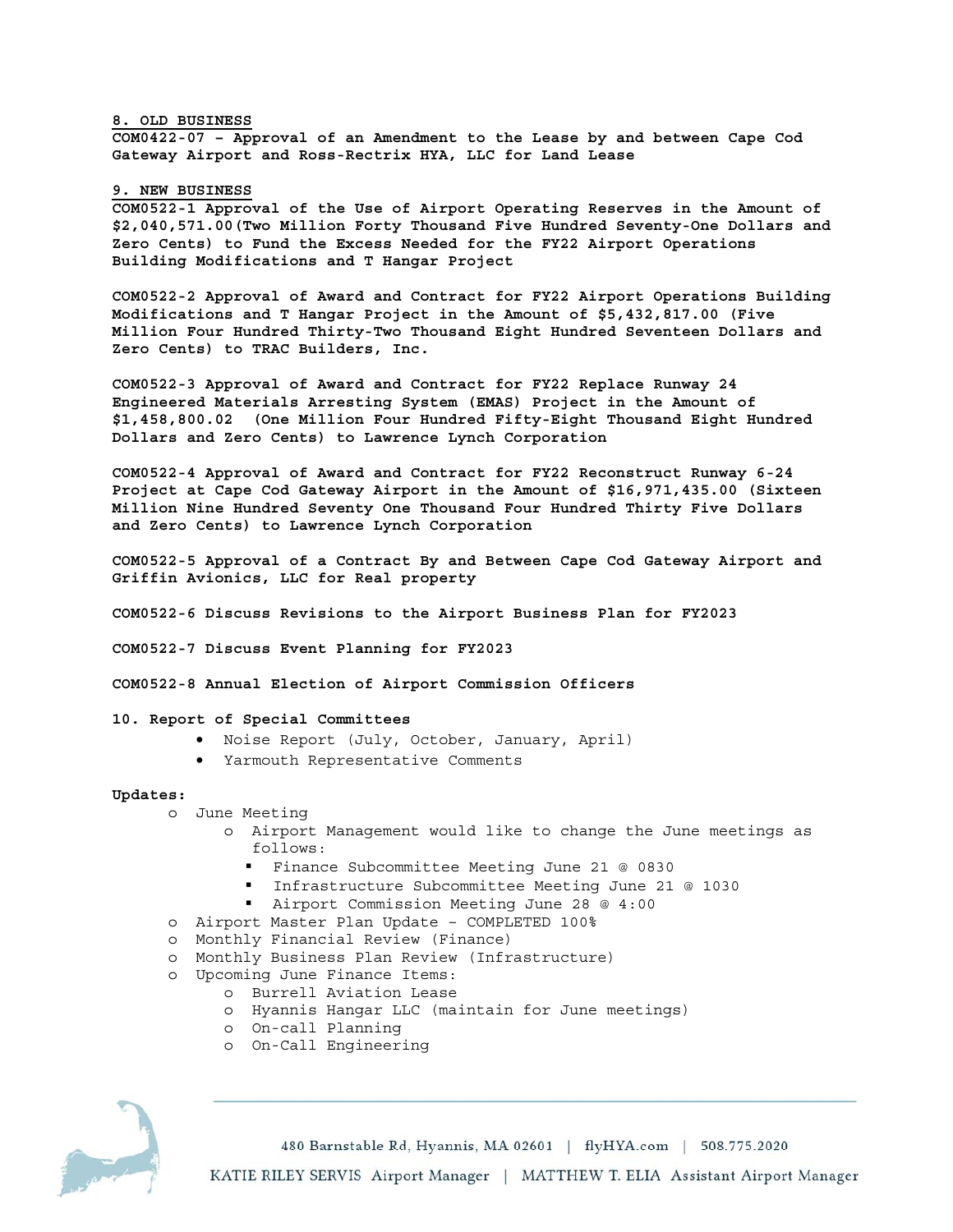- o Hexagon Hangar Option Term
- o Upcoming June Infrastructure Items:
	- o Business Plan Update (FY2023 Discussion)
	- o Upcoming Events
		- New focus for FY2023 to be discussed
- o Commission June
- o Airport Manager Review
- o CARES Act Projects Update
	- o Replacement of T-hangar CARES1 & Airport Operations Renovation (see above)
		- June 13 project start
	- o Mary Dunn Way Extension CARES 3
	- Uune 20 project start
- o Other Projects out to Bid Now
	- o Runway 6/24 Reconstruction (Spring 2023 start)
	- o Runway 6/24 EMAS Bed Replacement (Spring 2023 start)
- o Town of Barnstable Budget
	- o Meetings with the Town on Capital Improvement Plan (CIP) at Town Council = May 5 via Zoom – 100% approved with one questions about airport reserves
	- o Operating Budget (June 16)
- o Airport Environmental Assessment
	- o Epsilon Associates Kickoff Meeting completed
	- o Grant Application in FAA's hands
- o PFOS/Public Involvement Plan & Update
	- o Response to Barnstable Village Association Comments
	- o Completed Phase III Reporting
		- Received comments and feedback from DEP and the public
	- o Continuing data collection and preparing for submittal of the Phase IV report to DEP in October 2022
	- o Webpage development with more information on PFAS underway
- o Rebranding
	- o Sign Replacement
		- Mary Dunn Way Project will include one sign
		- Replacement of wooden signs out for a bid/quotes. Assume \$30K/sign
	- o Website Upgrade
		- Reveal April 30<sup>th</sup> with press release and social media content
- o Dates to remember:
	- o Cape Cod Gateway Airport Community Event Series
		- May 19, 2022: Cigars & Whiskey (6:30-8:30) \$100/ticket
		- September 24, 2022: A Great Day For the Gateway Celebrating America on Cape Cod (11-4:00)
- **11. Announcements** Commissioner's Comments
- **12.** Matters not reasonably anticipated by the Chair
- **13. Adjournment** Next Meeting, June 28, 2022

Please Note: The list of matters, are those reasonably anticipated by the Chair, which may be discussed at the meeting. Not all items listed may in

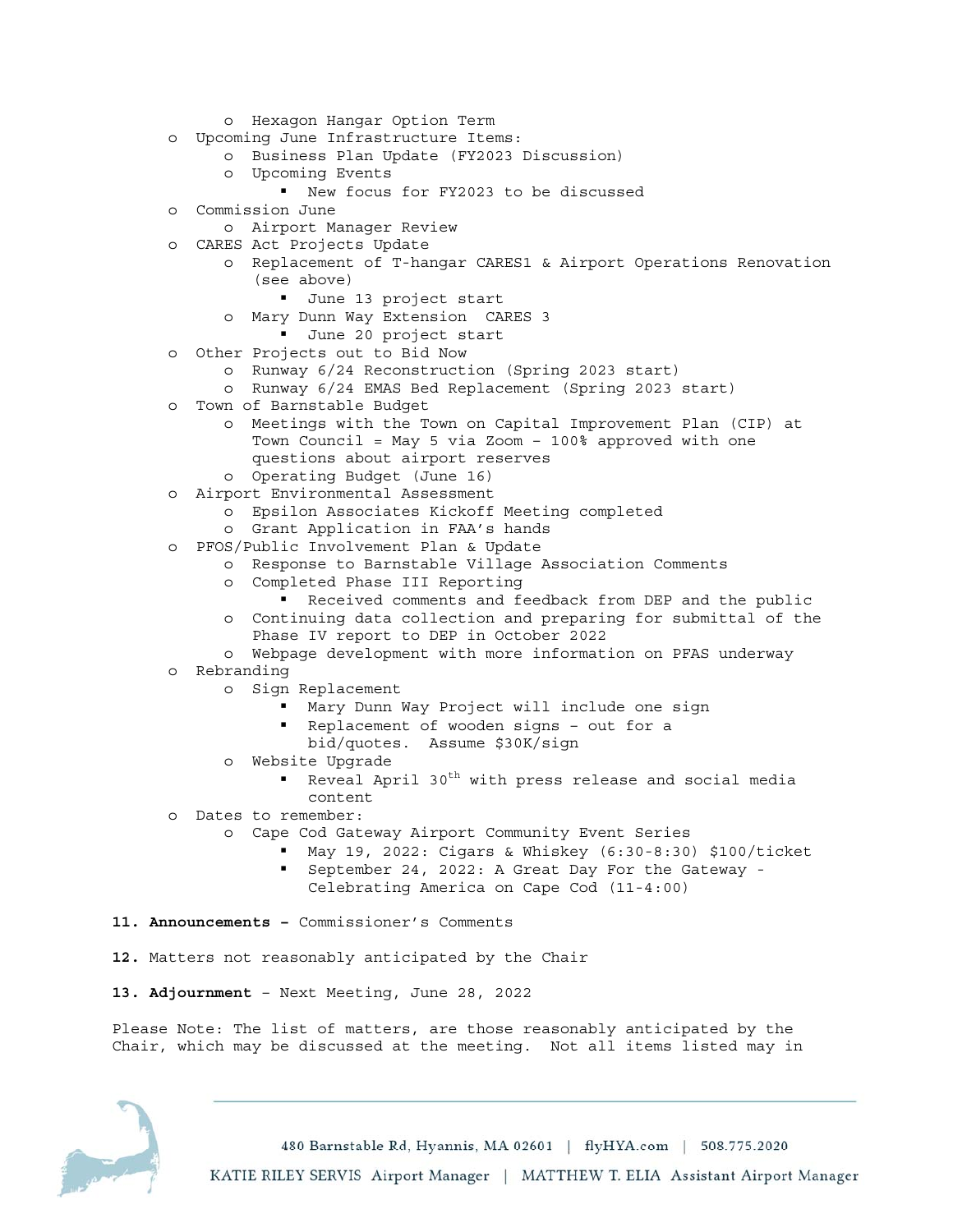fact be discussed and other items not listed may in fact be discussed and other items not listed may also be brought up for discussion to the extent permitted by law. It is possible that if it so votes, the Commission may go into executive session. The Commission may also act on items in an order other than they appear on this agenda.

## **AGENDA ITEMS**

**COM0422-07 – Approval of an Amendment to the Lease by and between Cape Cod Gateway Airport and Ross-Rectrix HYA, LLC for Land Lease** 

**MOTION** to approve the Amendment #7 to the lease by and between the Cape Cod Gateway Airport and Ross-Rectrix, HYA LLC for a land lease of the fuel farm and fuel truck parking area, parcel G, totaling 4,105 square feet to coincide with the expiration of their current lease in 2024. **SPONSOR:** Finance **(May be acted upon)** 

**COM0522-1 Approval of the Use of Airport Operating Reserves in the Amount of \$2,040,571.00(Two Million Forty Thousand Five Hundred Seventy-One Dollars and Zero Cents) to Fund the Excess Needed for the FY22 Airport Operations Building Modifications and T Hangar Project** 

**MOTION** to approve the request to appropriate Airport operating reserve funds in the amount of \$2,040,571.00 to pay for the Airport Operations Building Modifications and T-Hangar Project over and above the CARES Act funding of \$4,314,348.00 for a total project cost of \$6,354,919.00.**SPONSOR:** Finance **(May be acted upon)**

**COM0522-2 Approval of Award and Contract for FY22 Airport Operations Building Modifications and T Hangar Project in the Amount of \$5,432,817.00 (Five Million Four Hundred Thirty-Two Thousand Eight Hundred Seventeen Dollars and Zero Cents) to TRAC Builders, Inc.** 

**MOTION** to approve the recommendation of Bid Award to TRAC Builders, Inc. and to approve the contract by and between the Cape Cod Gateway Airport and TRAC Builders, Inc. for the Airport Operations building modifications and T-Hangar Project in the amount of \$5,432,817.00. **SPONSOR:** Finance **(May be acted upon)**

**COM0522-3 Approval of Award and Contract for FY22 Replace Runway 24 Engineered Materials Arresting System (EMAS) Project in the Amount of \$1,458,800.02 (One Million Four Hundred Fifty-Eight Thousand Eight Hundred Dollars and Zero Cents) to Lawrence Lynch Corporation** 

**MOTION** to approve the recommendation of Bid Award to Lawrence-Lynch Corp. and to approve the contract by and between the Cape Cod Gateway Airport and Lawrence-Lynch Corp. for the Replace Runway 24 Engineered Materials Arresting System (EMAS) Project in the amount of \$1,458,800.02. **SPONSOR:** Finance **(May be acted upon)**

# **COM0522-4 Approval of Award and Contract for FY22 Reconstruct Runway 6-24 Project Cape Cod Gateway Airport in the Amount of \$16,971,435.00 (Sixteen Million Nine Hundred Seventy One Thousand Four Hundred Thirty Five Dollars and Zero Cents) to Lawrence Lynch Corporation**

**MOTION** to approve the recommendation of Bid Award to Lawrence-Lynch Corp. and to approve the contract by and between the Cape Cod Gateway Airport and Lawrence-Lynch Corp. for the Reconstruct Runway 6-24 Project in the amount of \$16,971,435.00 **SPONSOR:** Finance **(May be acted upon)**